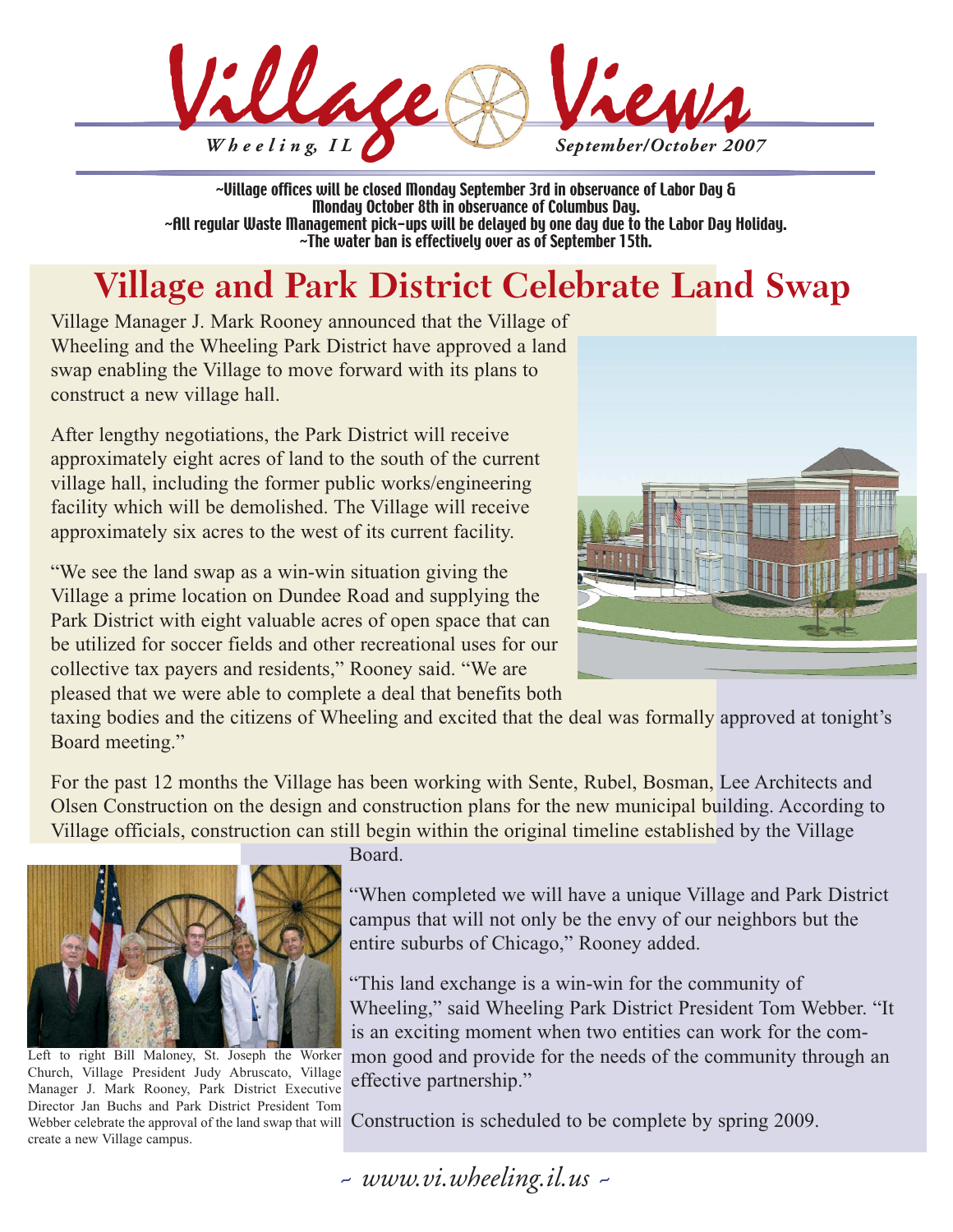

# News You Can Use

With the onset of the fall season, the Department of Public Works reminds residents that Village Ordinance 3884 § A (part), 2004) prohibits the deposit of leaves into streets and gutters. Leaves intentionally raked into streets and gutters impede the flow of rain water into the Village's storm sewer system. The Village's contract with Waste Management provides for alternative methods by which residents may dispose of leaves and other forms of landscape waste. In addition to paper landscape waste bags, residents may use plastic or metal refuse cans – the latter, of course, being emptied and returned to the resident for future use. Instead of the ongoing expense related to the purchase of paper landscape waste bags, residents may wish to make a one-time investment into one or more plastic and/or metal refuse cans for this use. Wheeling is one of only a few communities where such a disposal method is available. In addition, the Village has eliminated the requirement of residents to purchase "stickers" for each bag/can of landscape waste disposed. Again, the intention of the Village was to provide a leaf disposal program offering the greatest ease and least amount of inconvenience to its residents.

*Thank you to all of the sponsors, vendors, volunteers and visitors. The 2007 event was a great success which would not have been possible without your dedication and support. We hope to see you again in 2008!!!*

# **Feral Feline Project in Wheeling**

Attention Wheeling Residents! Is your household feeding stray or feral cats? Is the population getting bigger every year? Let us help you. We are a new non-profit organization named the Feral Feline Project. We are dedicated to humanely reducing the number of feral and stray cats. Millions of cats are euthanized each year because they are un-adoptable at shelters. Trap-Neuter-Return (TNR) is a safe and humane way of limiting the litters of kittens born in the wild and reducing the population of feral cats. We can rent safe humane traps to you; the traps are set in the feeding area. Once the cats are in the traps they are then brought

to a participating local veterinarian to be spayed/neutered and vaccinated, then returned to their colony. This program is more beneficial because removal of these cats causes the vacuum effect. Stray and feral cats that have not been spayed/neutered or vacci-



nated will take over this area and repopulate the colony. Please contact us for more information (847) 800-0095 or email us at feralfelineproject@gmail.com

100% of all donations are put toward the TNR program.

Feral Feline Project PO Box 1 Wheeling, IL 60090

# **Firefighter/Paramedic Career Opportunity**

Looking for a career helping others within the community? A career that is physically and mentally challenging, where no work day is ever the same and is always full of surprises? A career with excellent pay and benefits where you are part of an elite team sworn to protect the community? Then perhaps a career as a Firefighter/Paramedic with the Wheeling Fire Department is for you!

A written examination to create an eligibility list will be held on Saturday, October 20, 2007. The eligibility list is good for two years and future Firefighter/Paramedics will be drawn from this list as vacancies occur within the Fire Department. Individuals who are interested in taking the examination must be over 21 years of age, a citizen of the United States, in good physical health, and possess no criminal record. The Village of Wheeling is an equal opportunity employer, as a well as a drug-free work environment.

Perspective candidates must pre-register for the written examination and obtain a mandatory candidate packet starting Monday, September 17, 2007 (excluding Monday, October 8, 2007 - Columbus Day), and ending Friday, October 12, 2007 at the Wheeling Fire Department Administration Offices, 255 W. Dundee Road. Pre-registration and obtainment of the mandatory candidate packet will be held Monday – Friday, 8:00 am to 4:30 pm. All candidates wishing to take the written examination must pre-register and obtain the mandatory candidate packet in person. No registrations will be accepted after 4:30 pm on Friday, October 12, 2007. No walk-ups or registrations will be permitted at the written examination.

For more information regarding the hiring process, additional physical and educational requirements, as well as successfully completing the mandatory "Candidate Physical Ability Test (CPAT)" prior to being allowed to take the written examination, please review the Village of Wheeling web page at: http://www.vi.wheeling.il.us/Services/Fire/FirefighterParamedic EmploymentOpp.htm .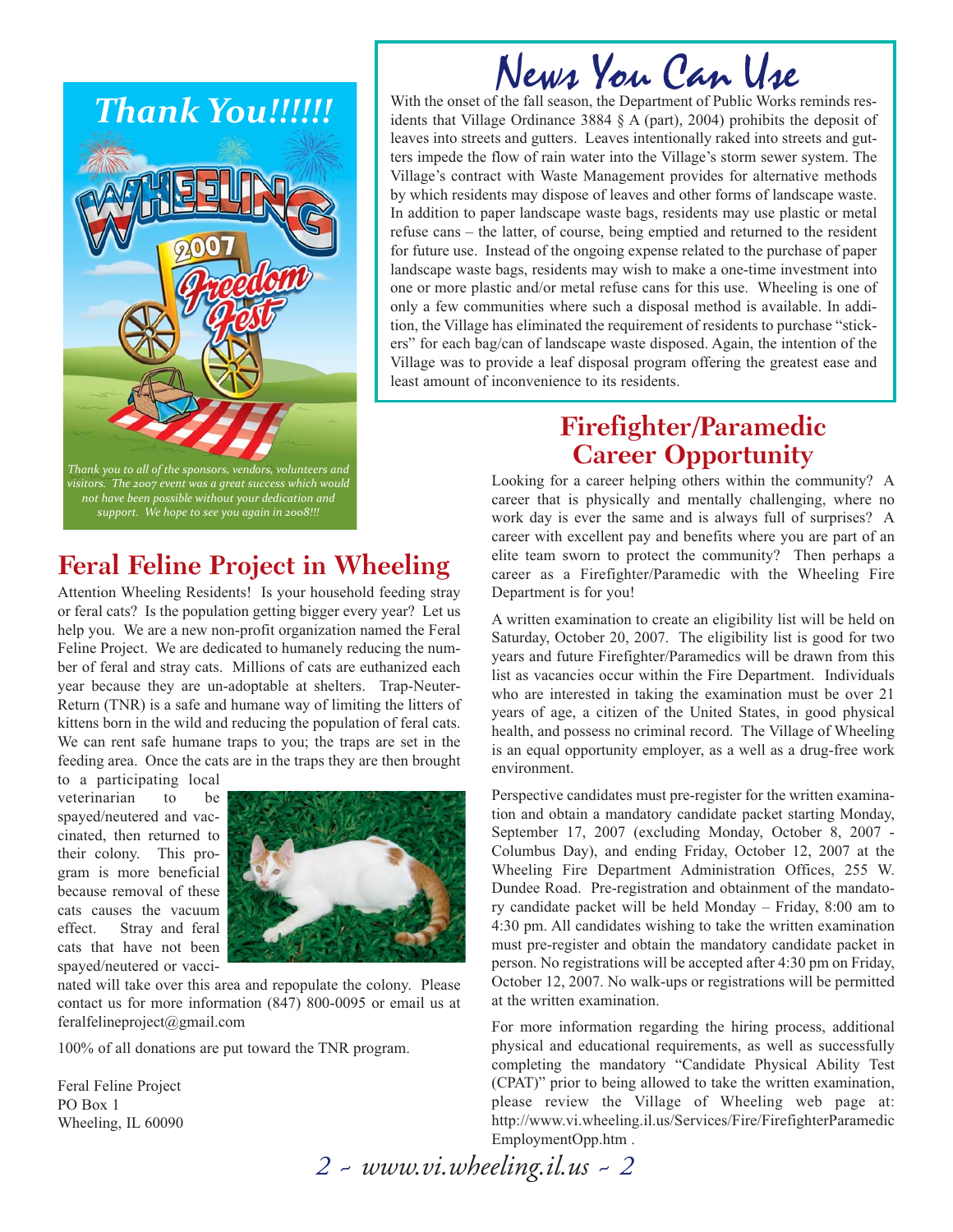## Floods are no Myth; Be Prepared for the Unexpected

Discounts on homeowner flood insurance premiums are just one of many benefits residents enjoy as a result of Wheeling's proactive approach to flood hazard damage reduction. A 25year member of the National Flood Insurance Program (NFIP), Wheeling has joined a national effort to minimize property damage in cases of flooding and provide affordable flood insurance to all homeowners, whether or not they are located in or near a flood plain. As part of its NFIP commitment, the Village provides a range of public information on flooding potential, prevention, safety, and other issues. For more information about the National Flood Insurance Program and flood insurance, call 1-800-427-4661. Copies of the recently revised Flood Insurance Rate Maps (FIRMs) can be reviewed at the Engineering and Community Development Departments as well as the Indian Trails Public Library.

#### LOCAL FLOOD HAZARD POTENTIAL

The Village's proximity to waterways such as the Des Plaines River, Buffalo Creek and McDonald Creek tributaries adds scenic charm to historic Wheeling. Unfortunately, those same waterways raise the hazard of flooding during heavy rains. Standard homeowners insurance does not cover flooding. Through the 1960s, private insurance company rates on flood insurance were prohibitively high. "It was a real problem for homeowners," said Dan Ozanich, Director of Community Development. "The exorbitant prices made it almost impossible to carry flood insurance." The NFIP, formed in 1968, is designed to subsidize the cost of flood insurance to member communities, qualify them to receive disaster relief and establish minimum national standards to reduce flood losses.

#### **HIGH CRS RATING**

One of eight inaugural NFIP communities in Illinois, Wheeling designed programs to exceed minimum standards and optimize benefits to Village residents. In 1992, the NFIP implemented the Community Rating System (CRS) to reward efforts of communities that go above and beyond the basic requirements. Since the inception of the CRS, the Village of Wheeling was rated a Class 8. Effective May 1, 2007, the rating has been upgraded to Class 7, which now provides a 15 percent discount on flood insurance policies for properties located within the special flood hazard area. Policies issued for properties outside the special flood hazard area continue to receive a 5 percent discount. The Village of Wheeling continues to be proactive in preventative initiatives, including:

Stream maintenance - The Village regularly inspects water ways to ensure they are clear of debris and potential obstructions.

Regulating new construction - New buildings in the flood zone must meet requirements for elevation and floodproofing. Village planners ensure that the new developments don't raise flood risk for neighbors in the community.

Keeping residents informed of flood risk and how to minimize impact.

"Flooding is obviously not an area the Village wants to highlight, but our residents need to know how to prepare for a flood," Ozanich said. "Tools such as this newsletter enable us to keep residents informed in the event of flooding."

#### DEVELOPMENT REGULATED

Development of any type within special flood hazard areas is strictly regulated. In order to construct a building or addition, perform any grading or fill any other type of construction in these areas, an individual must obtain a special 'floodplain development permit.' This permit is issued in conjunction with other construction permits to assure that the new construction will not be susceptible to flood damage or cause increased flood damage potential to neighboring properties. Flood plain development regulations can be found on the Village website at www.vi.wheeling.il.us in Title 22 of the Municipal Code which can be found under Reference Desk on the Home Page or by contacting 459-2620 or 459-2985.

With flooding a possibility, especially during the summer storm season, preparation is the best defense. Safeguarding people, protecting buildings and purchasing flood insurance are keys to defending against floods.

#### PROTECT YOUR PROPERTY

To flood-proof a structure, start by elevating or relocating electrical panel boxes, furnaces, water heaters and washer/dryers to areas least likely to be flooded. Install basement floor drains and interior and exterior backwater valves. Consider erecting interior flood walls around utilities. Move essential items and furniture to the upper floors of your home if flooding is likely. Keep materials such as sandbags, plywood, plastic sheeting and lumber handy for emergency waterproofing. More Flood Protection Information is available from FEMA through a link from the Home Page of the Village of Wheeling website at www.vi.wheeling.il.us. Information is also available for review at the Indian Trails Public Library.

#### PERSONAL SAFETY

During periods of high water, stay out of the basement where breaker boxes and electrical wiring present the risk of shock. If you know high water is imminent, shut off the electricity, gas and water. Keep your family together and make sure everyone has identification. Move everyone, including pets, to high ground. Rescue crews cannot reach you once the water becomes two-feet deep. Don't drive across flooded roads where your vehicle could stall. Flowing water above your knees can generate dangerous currents. Avoid walking through it.

VILLAGE MONITORS RISING WATER LEVELS

When heavy rains strike, the Village monitors rising water levels with elevation gauges strategically located in three locations around town. Comparing data with historic records, the Village can predict areas of potential flooding. Police and Fire Department staff are mobilized to notify people in affected areas. Information on road closures is submitted to traffic departments of radio stations throughout the Chicago area.

Call Community Development  $@$  459-2620 or the Engineering Department  $\omega$  459-2985 if you think you might live in a special flood risk area.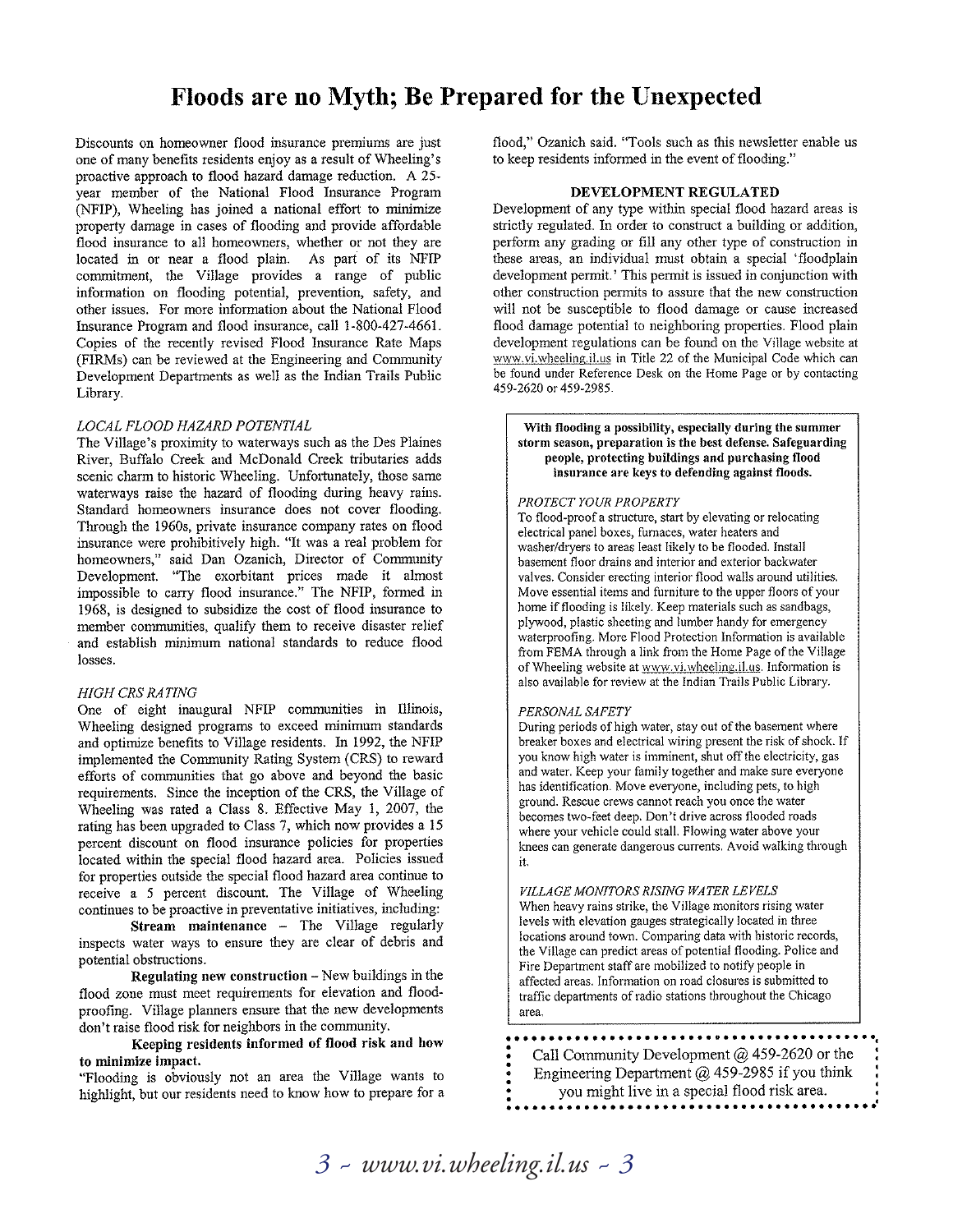## **NEWS FROM THE CLERK'S OFFICE**

#### **Meet your Village Clerk Elaine E. Simpson**

Elaine, our Village Clerk, is an elected official now serving her 3rd term in office. She is dedicated to her position as Clerk which includes the following duties: The clerk is the keeper of the records and works closely with the Village President by making sure official documents get signed properly and keeps the President informed of up coming meetings. She is in charge of taking the minutes of the meetings and recording them for approval. She is in charge of meeting attendance records, and records the vote tally of the Board of Trustee's. The Clerk administers the oath of office to elected officials, new Police Officers, Firefighters, new or reappointed commissioners.

Besides her duties as Clerk, Elaine continues to serve the community as a very active member of the Wheeling Historical Society and has been their president for a number of years. Also, a member of the Wheeling Garden Club and was on their board, and a member of the Red Hatitude Society, besides being a wife, mother, grandmother, and a full time office manager for a local company. The Simpson's have lived in Wheeling for twenty-one years.

#### **Deputy Clerk Christine Brady**

Christine, our Deputy Clerk is a full time employee of the village, and is Elaine's assistant. As Deputy Clerk she processes and distributes documents for the Village Clerk. In Elaine's absence, she can administer oaths of office, fill in at meetings, and sign important documents. She also is in charge of developing the agenda of business to be discussed or acted on at the Board meetings.

She also helps with commission applications and handles business licenses.

Christine has lived in Wheeling for forty years and has been a member of the Wheeling Garden Club for ten years and has served on their board for seven. She is also a member of the Wheeling Red Hattitude Society and the Wheeling Historical Society. Plus she is a wife and mother.

#### **ON TO LOCAL INFORMATION:**

National Night Out took place on Tuesday, August 7th. The neighborhoods that participated had a great time. National Night Out is a great way to get to know your neighbors; if your neighborhood did not participate this year you should consider taking part next year.

### **3rd ANNUAL ILLINOIS FIRE SAFETY ALLIANCE BURN**

**CAMP FUND RAISER** will be held in the parking lot of Market Square SEPTEMBER 8, 2007 from 11:00 a.m. to 5:00 p.m. This is a pig roast, all you can eat.

Cost of the ticket is \$10.00, which gives you a free drink and the food. Children under the age of 12 eat free. There will be raffles, kids games and entertainment. All proceeds go to the charity.

Any monies raised will provide for a child who is a burn survivor to share with other children having common experiences while being able to play and not feel self conscious about what others may be thinking of their scars. Plus their families never incur any expense. Please come and have fun while helping these children.

**REMINDER** That schools will be opening and everyone should be careful driving. Remember to slow down when children are present.

> District 21& 23 First Day is August 21 District 214 First Day is August 22

*HALLOWEEN* Trick and Treat will be on October 31st from 3:00 till 7:00 p.m. Make sure the porch light is on so that children know they can come to your door for treats.

The Wheeling Historical Society has reprinted "Wheeling Through the Years". If you are interested in a copy please call Elaine at 847-541-8692. The cost is \$25.00.

## *YOU'RE INVITED* **WHEELING COMMUNITY OPEN HOUSE/HEALTH FAIR**

## **Saturday, October 6th, 2007 10 AM until 3 PM**

Wheeling Park District Community Recreation Center 333 W. Dundee Road, Wheeling, IL

- **Health & Fitness Information**
- **Blood Pressure Screening**
- **Massages**
- **Spinal Screenings**
- **Health Screenings**
- **Fire Prevention**
- **Smoking Cessation Information**
- **Acupuncture**
- **Living Will Workshops**
- **Refreshments**

Representatives from area businesses and the state, county, township and village organizations will provide information on their services, and much, much more.

This event is co-sponsored by the Village of Wheeling and Wheeling Park District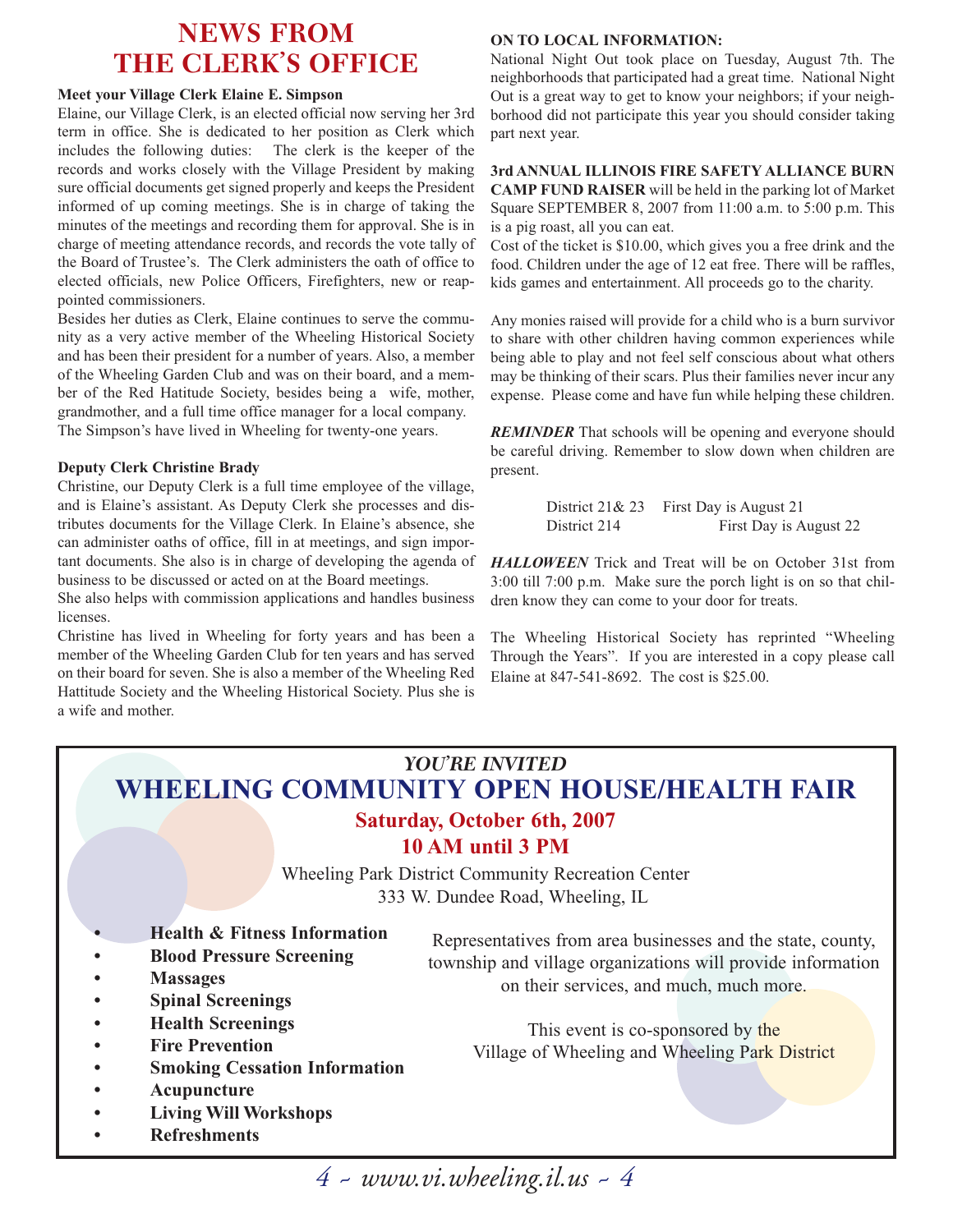

## **Pavilion Senior Center \* 199 N. First St. \* 847-459-2670**

*The Pavilion Senior Center in Wheeling announces the following programs to be offered to area senior citizens. Anyone 55-years or older is welcome to join the activities or volunteer services to assist or share talents with others.*

### **Annual Rummage Sale**

Friday September14 Saturday September 15 9AM – 2 PM

Our annual Rummage Sale will be held in the multipurpose room of Pavilion. There will be a wide variety of gently used merchandise, small household appliances, knick knacks, housewares, accessories, paintings, and toys. Come and find a treasure at a very reasonable price.

## **SeniorNet Computer Classes**

Next session will begin in October. Classes are held at Pavilion. Each class meets twice a week for four weeks. Cost - \$35. Classes for Session 5 are Basic, Intro, Internet and Email, Windows, Spreadsheet/Database, Digital Photography, and Seminars. A registration form is available at the front desk. Call 847-459-2666 ext 4131 for information.

#### **Final Movie Nite**

Wednesday, September 12 6 PM

Join us for the final movie nite of the year and enjoy the movie and lite dinner. We will be showing "Little Miss Sunshine", the story of a seven-year-old and her desire for the beauty pageant crown and how it affects her dysfunctional family. Pre-registration of \$3 for a lite supper is required.

## **Afternoon Mystery Movie**

#### Tuesday, October 9 1:00 PM

Our mystery movie returns in October. Join us for a free movie and snacks. If you don't like surprises, you will find clues to the title of the movie posted at Pavilion.

### **Senior Commission Presentation**

"Don't Let Osteoarthritis of the Knee Become a Pain." Wednesday, September 19 at 7 PM

This annual health information event is sponsored by the Senior Commission and is open to the community. It will be held at Pavilion and there is no registration required.

#### **New Programs for this Fall**

In cooperation with Harper College and the Wheeling Park District, Pavilion is pleased to present two exceptional programs. "Fall Starry, Starry Night", an exploration of the fall skies through lecture and telescope; and, "Six Drinks that Shaped History", a lecture on the six beverages that have had a surprising influence on the course of history. These classes will be held at the Wheeling Park District, 333 W. Dundee. Sign up forms are available at Pavilion or the Park District.

## **Fall Starry, Starry Night**

Thursday, September 6 and 27 7-10 pm Fee \$20

#### **Six Drinks that Shaped History**

Tuesday, October 30 Tuesday, November 6 & 13 10 am-noon Fee \$15

#### **RTA Reduced Rate Pass**

September  $18 \quad 11 \text{ am} - 1 \text{ pm}$ 

The RTA will be at Pavilion to issue seniors 65 and older passes for reduced rates (approximately half the full fare) on your CTA buses and rapid transit, Pace buses and Metra trains. Proof of age (State ID, driver's license, passport, other official government document) is required. ID picture will be taken at no charge.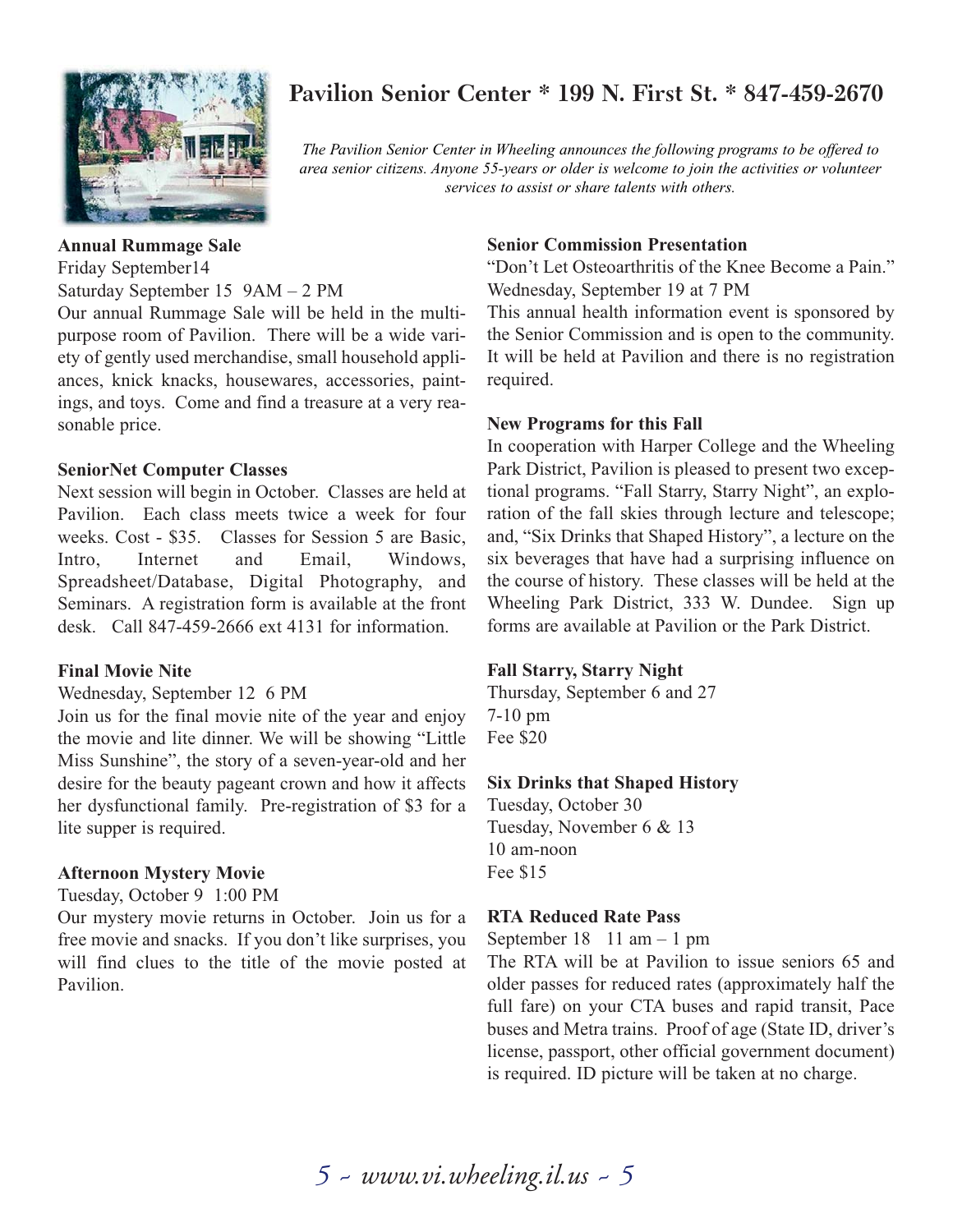Health Corner …brought to you by the Wheeling Board of Health

#### *Submitted by Commissioner Danene Coroneos-Shannon*

#### **October is National Breast Cancer Awareness Month**

Cancer continues to be a number one killer in the U.S. Breast cancer is the most common cancer in women for any race, ethnicity. Breast cancer is the most common cause of death in Hispanic women. It is the second most common cause of cancer deaths in white, black, Asian/Pacific Islander, and American Indian/Alaska Native Women. Pink is the color associated with breast cancer. In 2003 (the most recent year that numbers are available),

- 181,646 women and 1,826 men were diagnosed with breast cancer
- 41,619 women and 379 men died from breast cancer

Breast cancer may occur in men. Men at any age may develop breast cancer, but it is usually detected (found) in men between 60 and 70 years of age. Male breast cancer makes up less than 1% of all cases of breast cancer. Generally breast cancer in its early stages is not associated with pain. Here are several symptoms of breast cancer that most individuals do not know:

- feels warm or hot to the touch
- *itchiness*
- no swelling during the menstrual cycle or a sudden unexplained swelling
- blotchy or red coloration
- swelling under the arms and sometimes in the neck

The National Breast Cancer Foundation (2007) suggests early prevention plan of:

- Clinical breast examinations every three years from ages 20-39, then every year thereafter.
- Monthly breast self-examinations beginning at age 20. Look for any changes in your breasts.
- Baseline mammogram by the age of 40.
- Mammogram every one to two years for women 40-49, depending on previous findings.
- Mammogram every year for women 50 and older.
- A personal calendar to record your self-exams, mammograms, and doctor appointments.
- A low-fat diet, regular exercise, and no smoking or drinking.

References: National Breast Cancer Foundation. (2007). National Cancer Institute. (2007). U.S. Cancer Statistics Working Group.

# **Village of Wheeling Ends Year with a Surplus**

The Village of Wheeling is proud to announce that we ended fiscal year 2006 with a nearly \$2 million surplus in the General Fund. Several factors contributed to the surplus in this year's fund including increases in sales, income, and use taxes.

2006 saw State sales tax revenue increase by 11 percent to \$569,000. Local sales tax revenues also saw an increase with a total of \$10.4 million being collected compared to last year's \$7.7 million. Additionally, State income tax revenue increased 14 percent with a total of \$256,000 collected. The special census conducted in 2006 also allowed the Village to receive an additional \$256,075 in income tax after revealing that the Village has 4,059 more residents since the last census.

The Westin Chicago North Shore, which opened doors several months early, also helped contribute revenues to put our budget at a surplus. The Westin provided the Village with nearly \$700,000 in revenues from food and beverage taxes, building permits, engineering, and inspection fees.

*6 ~ www.vi.wheeling.il.us ~ 6*

"This is truly good news for the Village", said Mark Rooney, Village Manager.

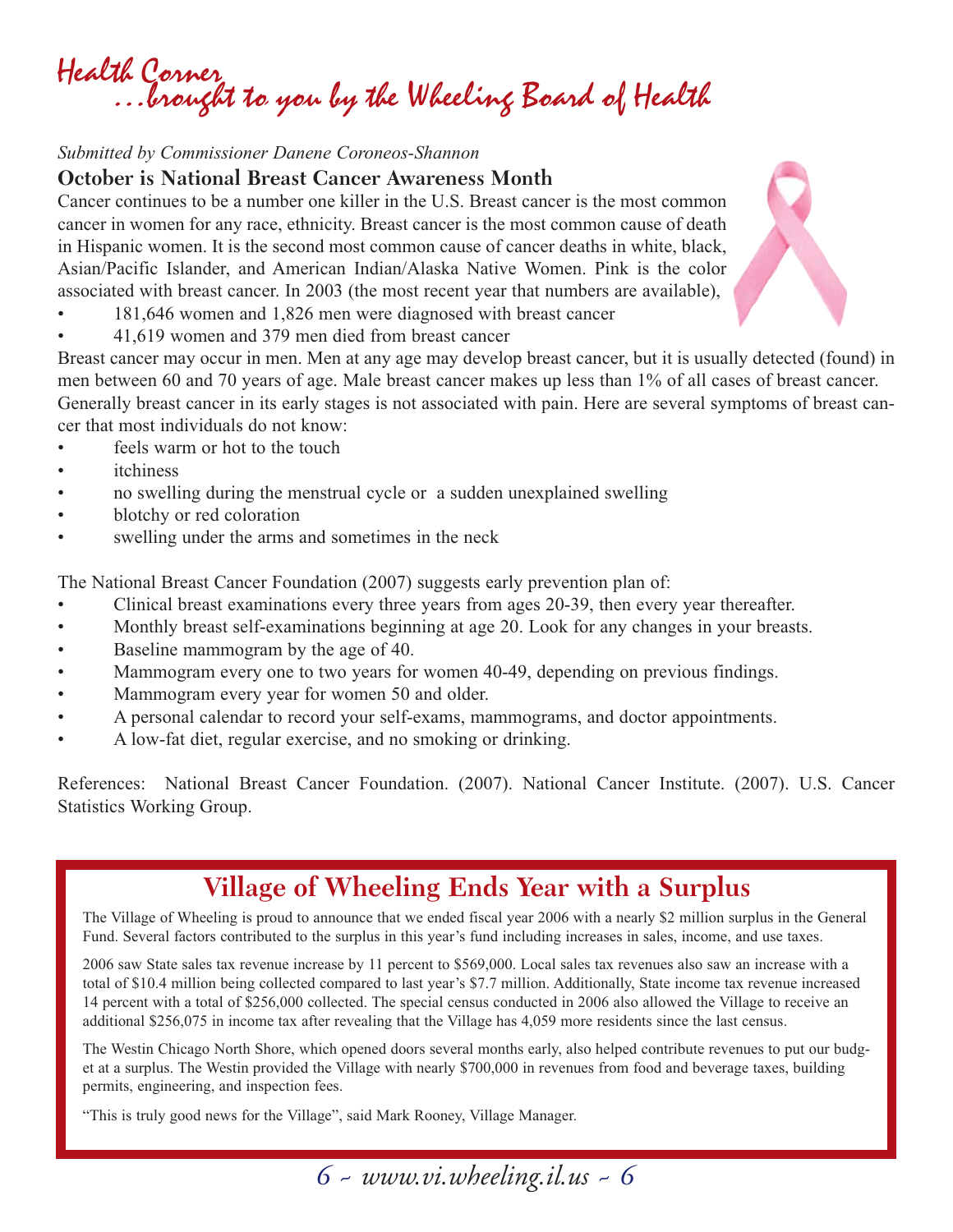# **Wheeling Community Blood Drive**

A very successful Wheeling Community Blood Drive was held on July 11, 2007. 47 Village residents and employees attended and 41 units of blood were collected. Those 41 pints of blood will help save 123 lives.

Special thanks to our local restaurants for their generous support. Hackney's, Original Granny's, Tuscany and Bob Chinn's, Wa-Pa-Ghetti's Pizza, Claim Jumper Restaurant and Pita Inn.

The next Wheeling Blood Drive is scheduled for **Wednesday, November 14th.** Please join us!



This is your opportunity to communicat Wheeling elected officials and administ Your advice, suggestions, questions and ions are appreciated and will rece response if desired. Please complete form, detach and return to:

> Village Manager Village of Wheeling 255 W. Dundee Road Wheeling, IL 60090

| Phone:                                                                                                               |  |
|----------------------------------------------------------------------------------------------------------------------|--|
|                                                                                                                      |  |
|                                                                                                                      |  |
|                                                                                                                      |  |
|                                                                                                                      |  |
|                                                                                                                      |  |
| <u> Alexandria de la contrada de la contrada de la contrada de la contrada de la contrada de la contrada de la c</u> |  |
|                                                                                                                      |  |
|                                                                                                                      |  |
|                                                                                                                      |  |
|                                                                                                                      |  |
|                                                                                                                      |  |
|                                                                                                                      |  |

#### ATTEND PUBLIC **MEETINGS**

Residents are invited to attend public meetings of Village Boards and Commissions. Most meet in the Village Hall Councilroom unless otherwise noted here.

# Regularly Scheduled Meetings

*7 ~ www.vi.wheeling.il.us ~ 7*

Village Board - 2nd & 4th Mondays of the month, 7:30 p.m.

Village Board Workshop-3rd Monday of the month

Plan Commission - 2nd & 4th Thursdays of the month, 7 p.m.

Board of Health - 4th Tuesday, every other month, 7 p.m.

Human Rights Commission - 1st Tuesday of every fourth month, 7:15 p.m., south half of Village Hall lunchroom. Jan. 2, May 1, Sept. 4

Senior Citizens Commission - 3rd Monday of the month, 10 a.m., south half of Village Hall lunchroom

Fire and Police Commission - 3rd Wednesday of the Month, 2 p.m., Fire Department Training Room

Chicago Executive Airport-3rd Wednesday each month, 6:30 p.m., Airport Offices, 1020 S. Plant Road.

Beat Meetings -

East Meeting will be the 2nd Wednesday of each month. West Meeting will be the 4th Wednesday of each month.